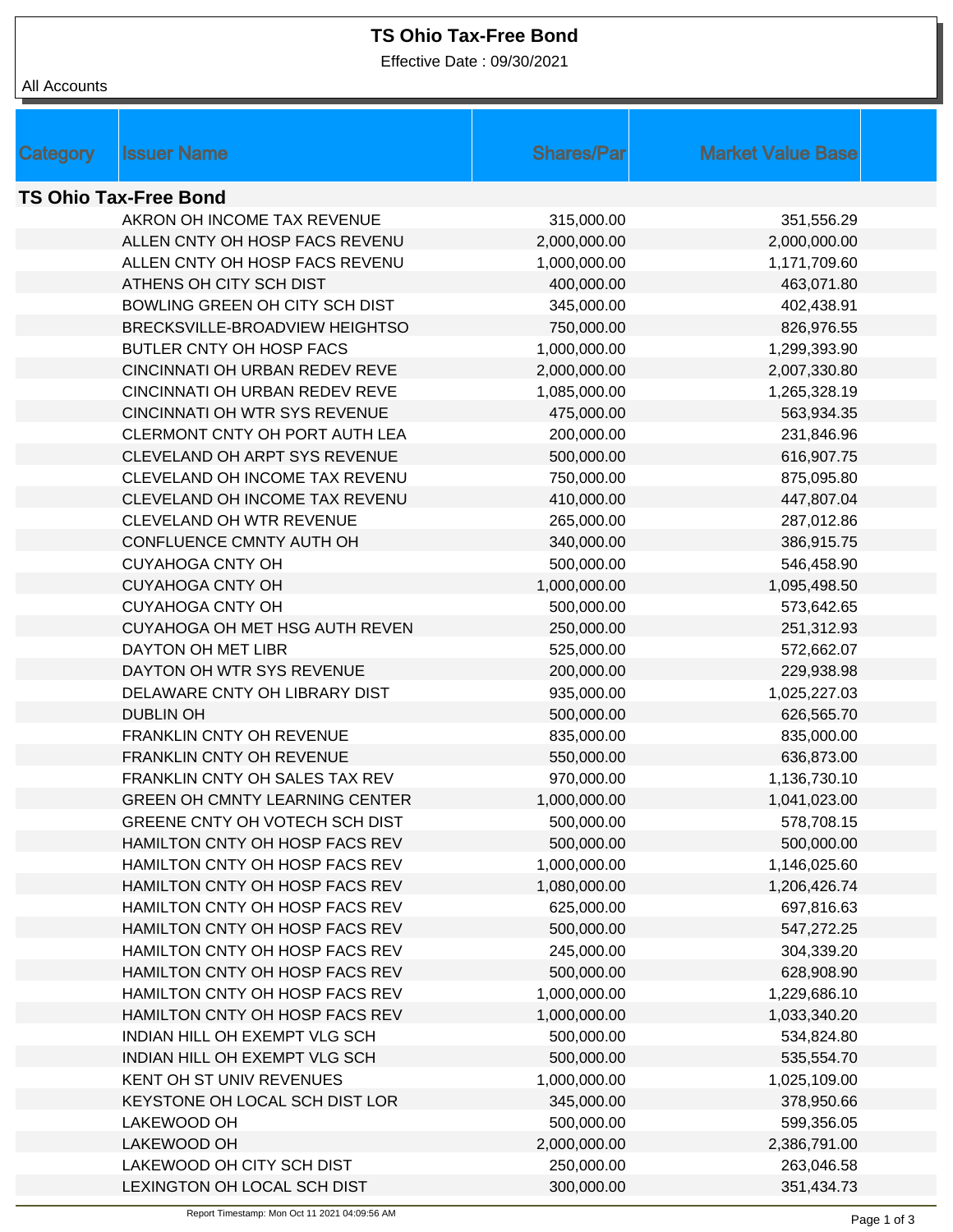## **TS Ohio Tax-Free Bond**

Effective Date : 09/30/2021

## All Accounts

| Category | <b>Issuer Name</b>                    | <b>Shares/Par</b> | <b>Market Value Base</b> |
|----------|---------------------------------------|-------------------|--------------------------|
|          | LICKING HEIGHTS OH LOCAL SCH D        | 830,000.00        | 1,021,494.03             |
|          | <b>MAHONING CNTY OH SWR SYS REVEN</b> | 400,000.00        | 437,988.24               |
|          | <b>MAUMEE OH</b>                      | 1,170,000.00      | 1,323,754.26             |
|          | MIAMI TRACE OH LOCAL SCH DIST         | 435,000.00        | 510,079.78               |
|          | <b>MIAMI UNIV OH</b>                  | 570,000.00        | 678,680.08               |
|          | MIAMI VLY CAREER TECH CENTER O        | 700,000.00        | 814,774.17               |
|          | MILFORD OH EXEMPT VLG SCH DIST        | 200,000.00        | 230,610.86               |
|          | MONTGOMERY CNTY OH HOSP REVENU        | 450,000.00        | 450,000.00               |
|          | MONTGOMERY CNTY OH HOSP REVENU        | 335,000.00        | 368,032.84               |
|          | MONTGOMERY CNTY OH HOSP REVENU        | 620,000.00        | 679,979.98               |
|          | NEW ALBANY OH CMNTY AUTH CMNTY        | 500,000.00        | 523,112.25               |
|          | NORTH RIDGEVILLE OH CITY SCH D        | 455,000.00        | 559,416.81               |
|          | NORTH RIDGEVILLE OH CITY SCH D        | 250,000.00        | 306,278.50               |
|          | OHIO ST HGR EDUCTNL FAC COMMIS        | 1,100,000.00      | 1,100,000.00             |
|          | OHIO ST HGR EDUCTNL FAC COMMIS        | 2,300,000.00      | 2,300,000.00             |
|          | OHIO ST HGR EDUCTNL FAC COMMIS        | 265,000.00        | 298,812.25               |
|          | OHIO ST HGR EDUCTNL FAC COMMIS        | 500,000.00        | 553,403.35               |
|          | OHIO ST HGR EDUCTNL FAC COMMIS        | 290,000.00        | 332,863.07               |
|          | OHIO ST HGR EDUCTNL FAC COMMIS        | 250,000.00        | 309,289.25               |
|          | OHIO ST HGR EDUCTNL FAC COMMIS        | 500,000.00        | 585,151.30               |
|          | OHIO ST HGR EDUCTNL FAC COMMIS        | 630,000.00        | 805,702.91               |
|          | OHIO ST HGR EDUCTNL FAC COMMIS        | 100,000.00        | 115,674.39               |
|          | OHIO ST HGR EDUCTNL FAC COMMIS        | 200,000.00        | 234,984.70               |
|          | OHIO ST HOSP REVENUE                  | 1,060,000.00      | 1,063,711.17             |
|          | OHIO ST HOSP REVENUE                  | 1,000,000.00      | 1,163,855.10             |
|          | OHIO ST HOSP REVENUE                  | 1,195,000.00      | 1,195,000.00             |
|          | OHIO ST HOSP REVENUE                  | 400,000.00        | 450,885.92               |
|          | OHIO ST HOSP REVENUE                  | 1,000,000.00      | 1,137,690.00             |
|          | OHIO ST HOSP REVENUE                  | 1,000,000.00      | 1,242,959.60             |
|          | <b>OHIO ST UNIV</b>                   | 500,000.00        | 546,120.65               |
|          | OHIO ST UNIV                          | 525,000.00        | 572,476.80               |
|          | OHIO ST UNIV                          | 2,000,000.00      | 2,394,830.60             |
|          | OHIO ST WTR DEV AUTH REVENUE          | 300,000.00        | 386,695.89               |
|          | OHIO UNIV GEN RECPTS ATHENS           | 150,000.00        | 180,414.51               |
|          | PARMA OH                              | 250,000.00        | 273,862.25               |
|          | POLARIS CAREER CTR OH COPS            | 500,000.00        | 581,353.60               |
|          | PORT OF GTR CINCINNATI DEV AUT        | 300,000.00        | 353,066.85               |
|          | PORT OF GTR CINCINNATI DEV AUT        | 390,000.00        | 456,684.38               |
|          | SEVEN HILLS OH                        | 455,000.00        | 498,454.87               |
|          | THREE RIVERS OH LOCAL SCH DIST        | 500,000.00        | 568,130.70               |
|          | TOLEDO OH                             | 1,000,000.00      | 1,163,242.30             |
|          | TOLEDO OH CITY SCH DIST               | 1,000,000.00      | 1,102,635.40             |
|          | UNIV OF AKRON OH                      | 375,000.00        | 409,810.16               |
|          | UNIV OF CINCINNATI OH RECPTS          | 1,000,000.00      | 1,230,340.80             |
|          | UPPER ARLINGTON OH                    | 300,000.00        | 338,212.77               |
|          | UPPER ARLINGTON OH SPL OBLIG N        | 350,000.00        | 378,532.28               |
|          | UPPER ARLINGTON OH SPL OBLIG N        | 475,000.00        | 510,928.15               |